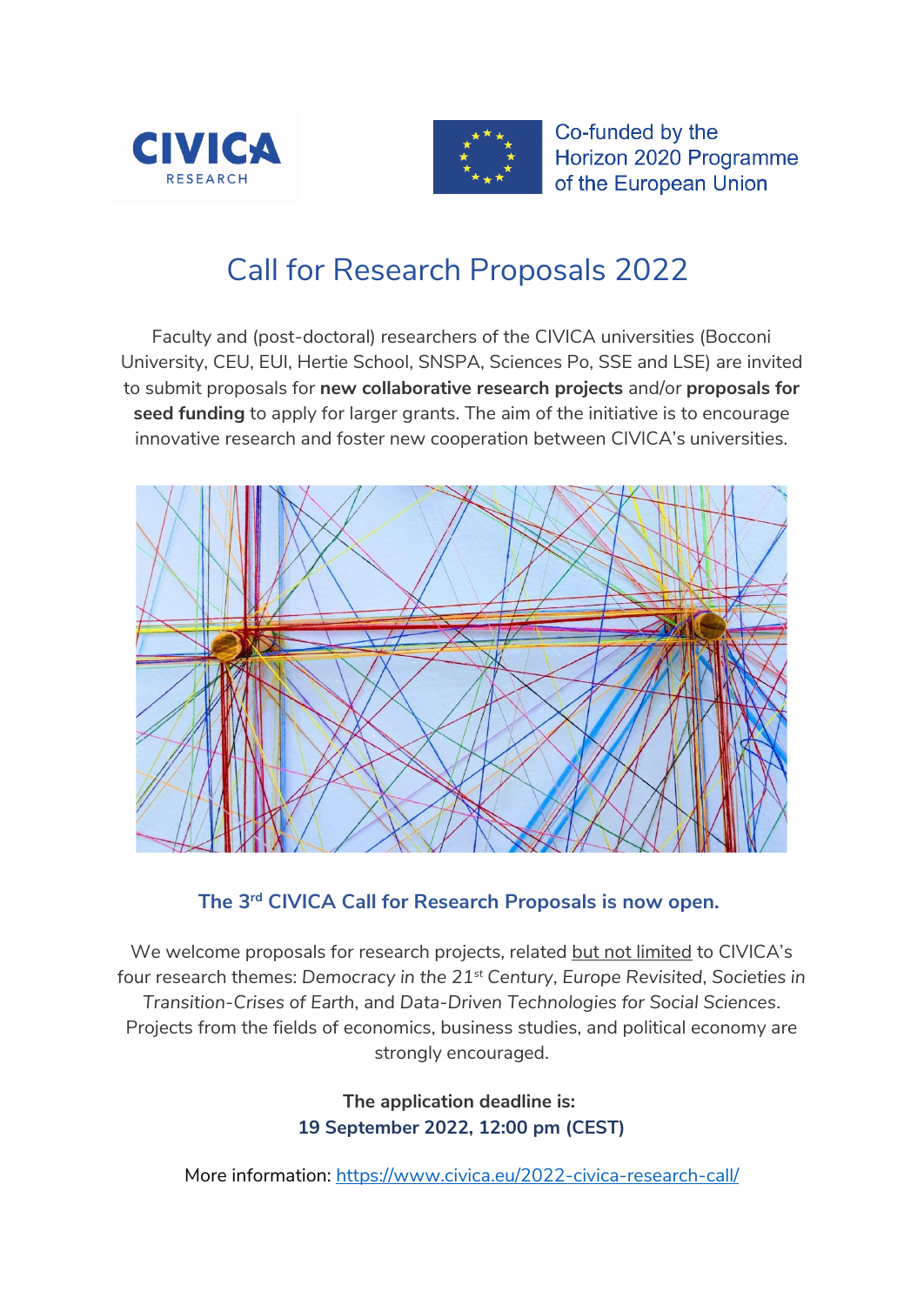#### **WHO CAN APPLY?**

**Collaborative research projects** - each proposal should be developed and submitted by a research team consisting of members from a minimum of two CIVICA universities. We strongly encourage applications from teams comprised of three or more CIVICA partner institutions. Faculty and (post-doctoral) researchers from CIVICA universities are eligible to apply. Principal Investigators (PIs) must be permanent faculty at a CIVICA university at the time of submitting the application; other team members should have contractual relationship with a CIVICA university until the end of the project. Research teams can also include non-CIVICA members, but only CIVICA faculty and researchers are financed.

#### **WHAT TYPES OF PROJECTS ARE ELIGIBLE?**

All types of collaborative research projects are eligible, but we encourage links to one of the four CIVICA research themes, or a combination thereof. We strongly encourage projects from the fields of economics, business, and political economy. We encourage projects that are cross-cutting thematic boundaries. Only innovative, new research will be considered.

Projects that look for seed funding in the initial phase of a long-term project are also welcome. These types of proposals should be clear about how they will lead to a fullyfledged research project and to a larger grant. The goal of seed funding is to encourage projects to apply to European funding institutions (like Horizon Europe), but the door is also open to those who wish to apply to national or other international research grants instead.

#### **HOW WILL THE PROPOSALS BE EVALUATED?**

Submitted applications will be evaluated by the 'Permanent Design Team' (PDT) of CIVICA.

The PDT consists of vice-presidents for research and/or senior faculty of the eight CIVICA universities. Formal grant decisions are made by each CIVICA partner following the decision of the PDT. Rejected applications may only receive informal feedback on request.

The selection committee evaluates proposals on various dimensions: scientific quality, contribution to CIVICA's effort for integrated research, feasibility, budget, and the diversity of involved partners.

#### **HOW MUCH MONEY IS AVAILABLE?**

This call is financed from [CIVICA Research's Horizon 2020 funds](https://www.civica.eu/news-events/news/detail/civica-research-and-innovation-strengthened-horizon-2020/) and CIVICA partners' own resources. CIVICA partner universities have different capabilities in the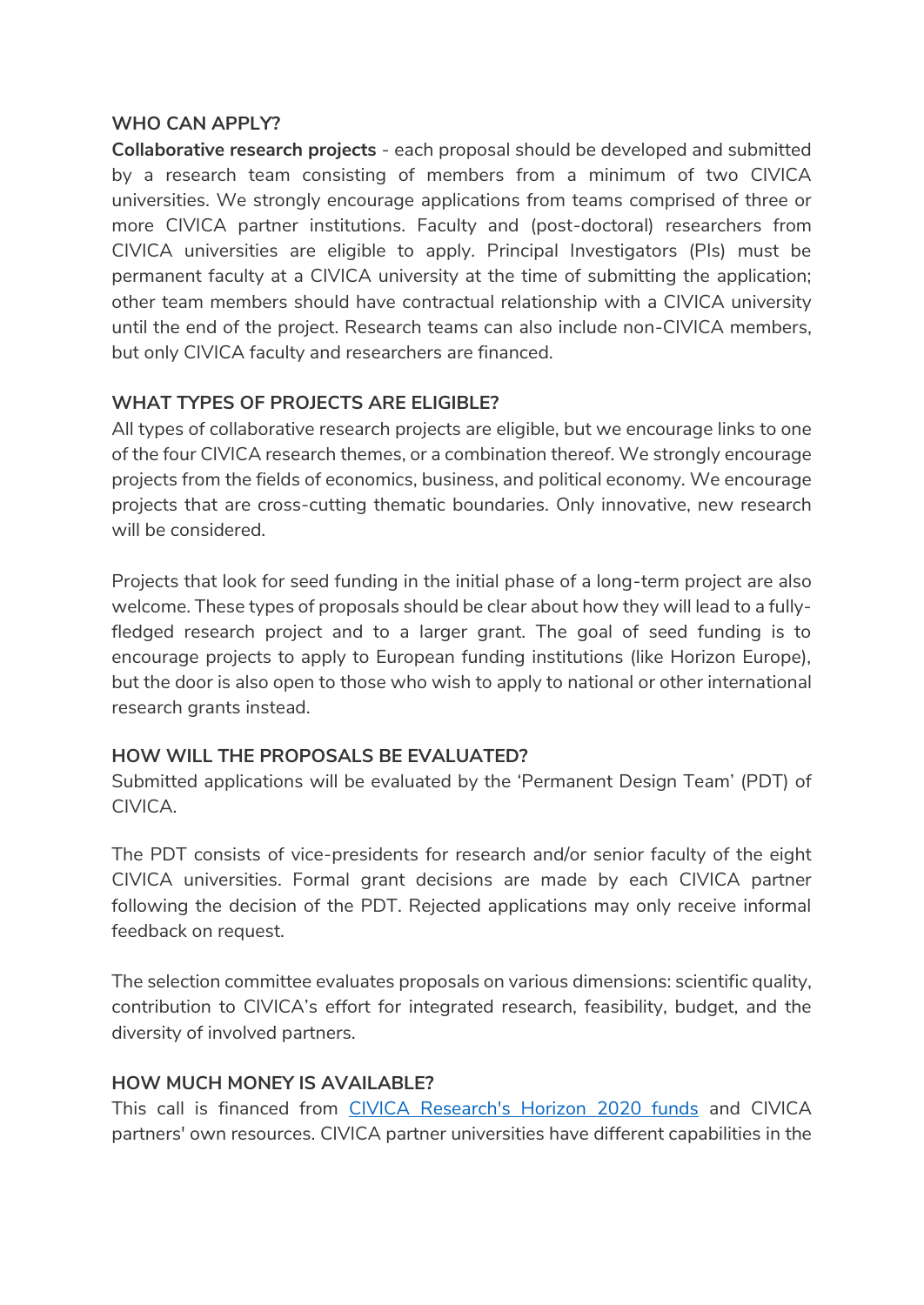extent of financing research projects under this call. To find out more on available funding, contact your local grant coordinating unit (see below).

#### **WHAT EXPENSES ARE ELIGIBLE?**

All expenses directly related to research projects are eligible, provided that they are realistic and in line with the expected results. They must be identifiable and verifiable and comply with the principle of sound financial management, in particular regarding economy and efficiency. They may cover primarily personnel specifically hired for the project, travel, and individual cost items as per Horizon 2020 rules. Recurring institutional costs, including personnel costs (overhead, faculty salaries), are not eligible.

For details on what specific expenses are eligible, and how much CIVICA funding is available at your university, please contact the grant units at your respective universities before submitting the application (the list of contact persons at each CIVICA partner is in the section below). Adequate supporting documents to prove the costs may be requested.

#### **HOW LONG SHOULD PROJECTS LAST?**

Projects can officially start on 17 October 2022. The spending deadline is 1 November 2023, the latest, due to CIVICA budgetary constraints.

#### **WHAT ARE THE DELIVERABLES FOR WINNING PROJECTS?**

The PDT should receive a short summary report from the project leader by the spending deadline.

The summary report should provide information on activities as outlined in the proposals, and the names of who was involved in those activities. Summary reports might be published on the CIVICA website: therefore, Pls are requested to signal if any part of the summary report is confidential and should not be made publicly available. Throughout the funding period, the PIs and their teams should provide a brief description of the project, to be published on the CIVICA website.

#### **APPLICATION PROCESS AND MORE INFORMATION**

All applicants should use the application form, available at [https://www.civica.eu/2022](https://www.civica.eu/2022-civica-research-call/) [civica-research-call/.](https://www.civica.eu/2022-civica-research-call/)

Applications need to be submitted electronically to [research@civica.eu](mailto:research@civica.eu) by the set deadline:

#### **12:00 pm (CEST) – 19 SEPTEMBER 2022**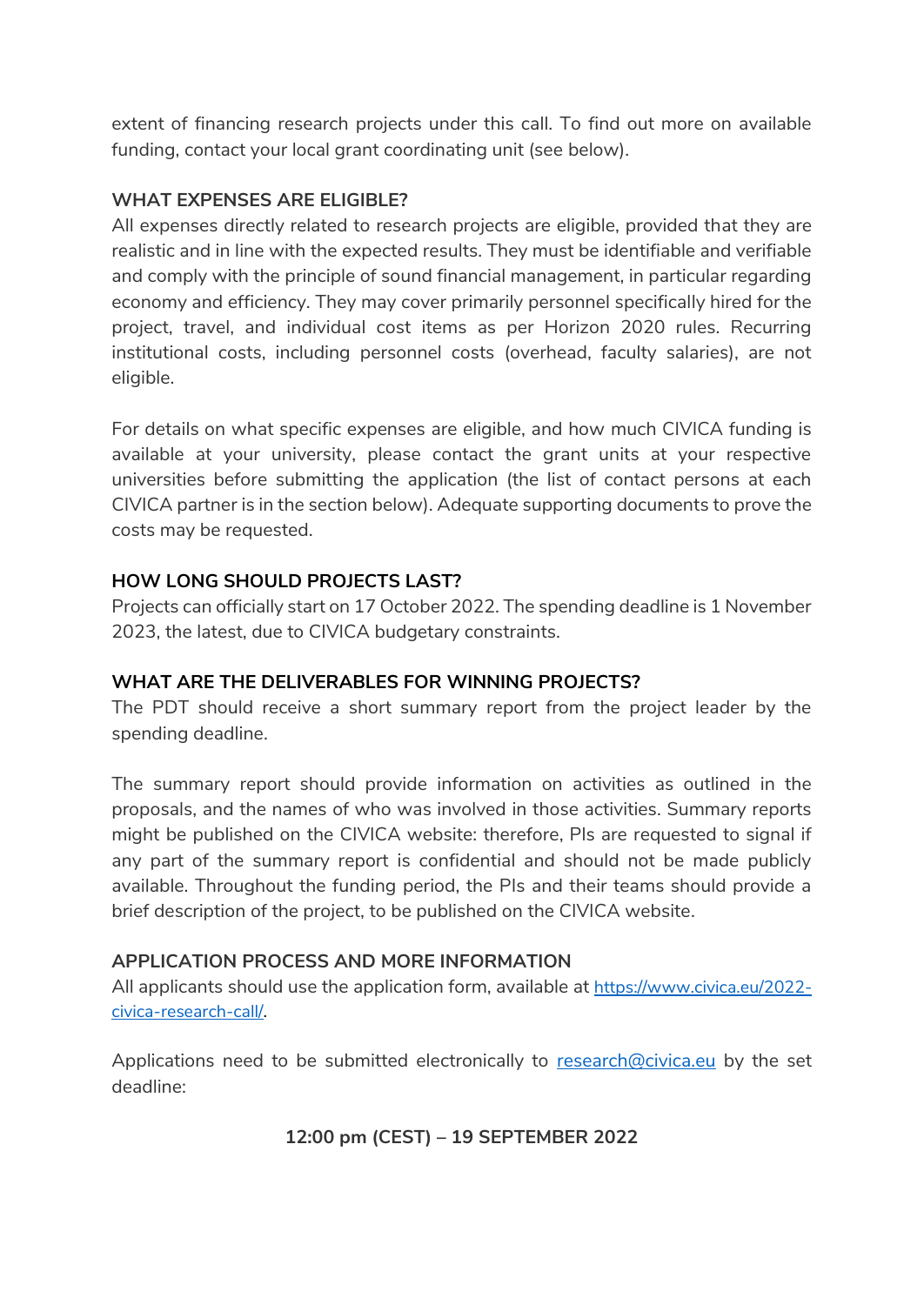For more information on the financing, please write to your local grant/research support unit.

For more information on the substantive aspects of the call, please write to [research@civica.eu.](mailto:research@civica.eu)

#### **TIMELINE:**

20 June 2022 – Call for Proposals announced

19 September 2022 – Application deadline

23 September 2022 – Formal eligibility checks completed

10 October 2022 – Announcement of winners on the CIVICA website

1 November 2023 – Spending deadline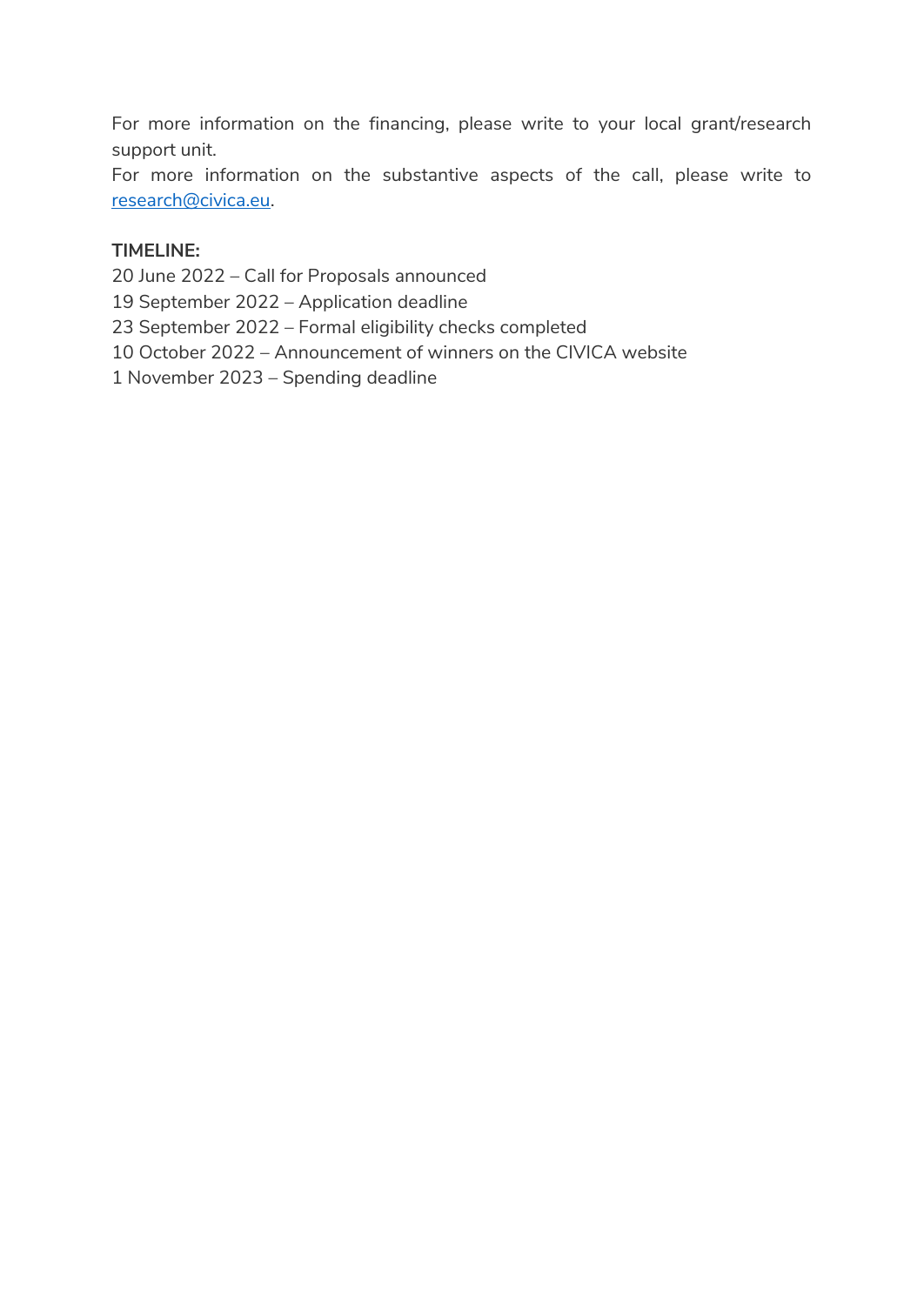# **(A) Themes**

The following text outlines the topical foci of the four CIVICA research themes.

### *1. Societies in Transition, Crises of Earth*

Under the broad heading of sustainability, the *Societies in Transition, Crises of Earth* theme invites faculty members in the CIVICA network to submit proposals related to societal dimensions of the Earth System. In particular, proposals that engage with the societal dimension plus at least one of the other key pillars of sustainability – the economy, the environment and the overarching theme of governance are encouraged to seek initial funding.

This theme recognizes that European societies are confronted by multiple crises. The manifestations of crises such as social inequalities, climate changes, the COVID-19 pandemic, geo-political fragmentation or the continuing loss of nature may vary, but they are connected at the root: unsustainable development patterns. Proposals under this theme should address interlocking Crises of the Earth through the lens of societal transitions, recognizing the need for integrated solutions based on integrated diagnoses. As general eligibility criteria, the primary focus of the proposals may be on the following indicative themes:

- economic and social levers to deal with Crises of Earth in Europe and beyond;
- the conditions for getting on a credible climate change mitigation or adaptation pathway; and
- Cities and Crises of Earth: from epicentres to laboratories for sustainable solutions.

Together with the Europe Revisited theme, Societies in Transition, Crises of the Earth will be happy also to consider proposals that are well suited to address the complexities of Green values and green economy in Europe. Provided that they meet the general eligibility criteria, proposals can be conceived as applications for seed funding or take the form of small, short-term research projects. Proposals that are multi- or interdisciplinary in nature and include plans for linked micro-events under the CIVICA label (e.g. PhD workshops, lecture tours, other outreach activities including transdisciplinary engagement) will be viewed favourably. Proposals that involve three or more CIVICA institutions are strongly encouraged.

### *2. Europe Revisited*

#### **"Constitutional resilience in the European Union"**

The EU's constitutional, institutional and political order has been subject to major structural changes. Has it absorbed shocks to its system and adapted while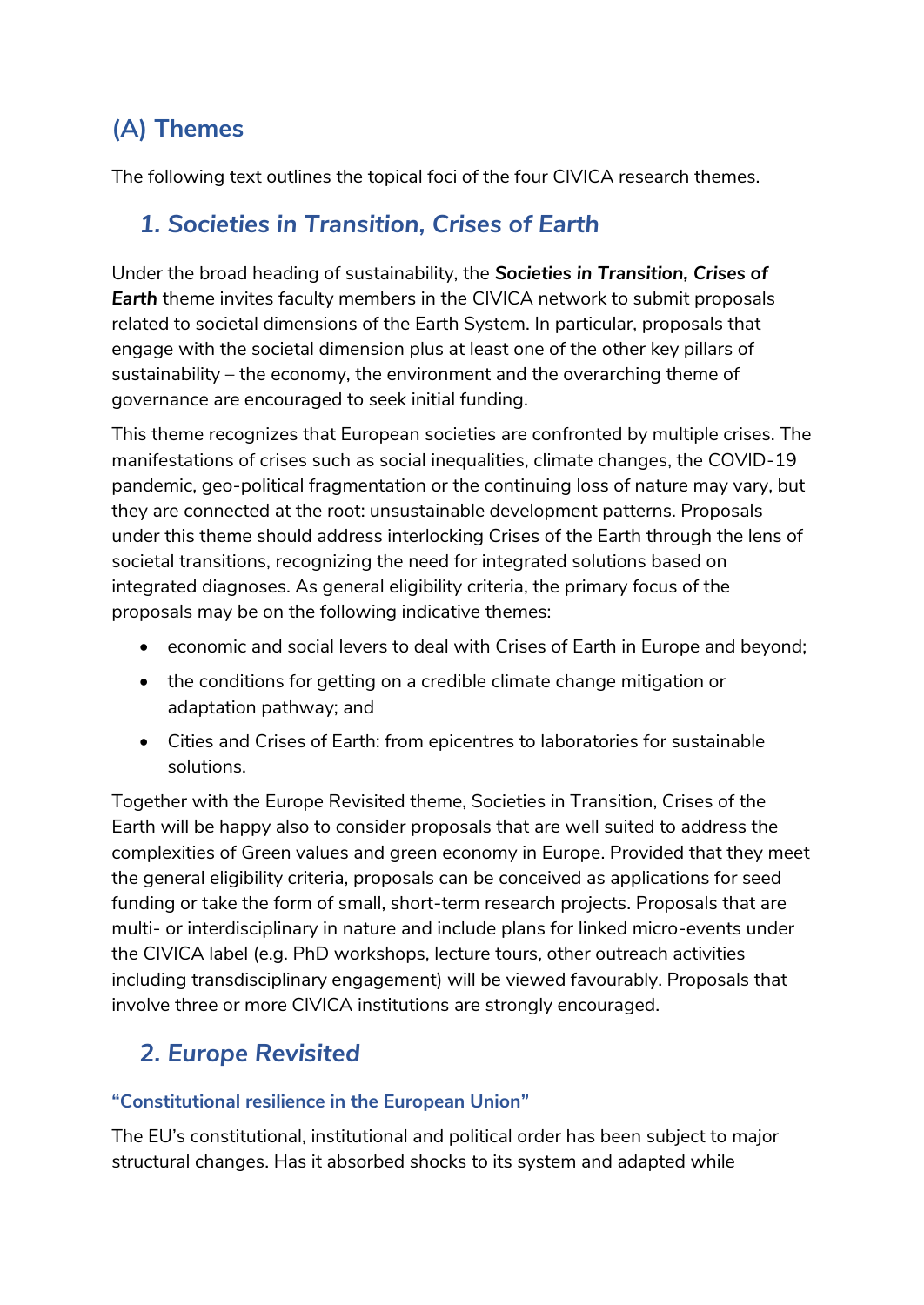maintaining its fundamental premises? What resources have been mobilized to address the challenges? This call invites proposals that consider the question of constitutional resilience in the EU order, broadly conceived.

The scope of the call includes questions concerning the internal institutional and legal (dis-)order in the contemporary EU, how the constitutional structure of the EU responds to current challenges to the EU's integration process, and the extent to which that constitutional structure shows resilience in the face of political crises across different levels.

Specific topics may include, but are not limited to, differentiated integration and "multi-speed Europe," the politics of the rule of law, the role of courts in EU integration (judicial activism), the competence constraints on effective EU policymaking, and the possibilities for EU institutional reform.

Europe Revisited will be happy to consider, together with Societies in Transition, Crises of Earth, proposals pertaining to "Green values and green economy in new Europe".

### *3. Democracy in the 21st Century*

The Democracy in the 21st Century Theme Group invites faculty at the CIVICA partner universities to submit research proposals that deal with the challenges and promises of democracy in the 21st century. Recent developments can be grouped under four broad headings.

First, democratic backsliding. What are the causes behind the decline in the quality of democracy worldwide? How have the expectations of citizens changed and how do they differ across countries?

Second, new polarization. What are the drivers of the surge in polarization and populism? How have identity and climate change become issues that divide societies?

Third, weakening of the social embeddedness of democracy. Political processes are situated in space and time. How do democracies cope with inequality, social mobility, multiculturalism, migration, globalization and gender-relations?

Finally, democratic innovation. Novel decision-making techniques (deliberative polls, participatory budgeting, among others) and technological developments (edemocracy, artificial intelligence, etc.) are impacting the individual and the polity. The democratic toolbox is richer than ever, opening up new possibilities for democratization and democratic deepening.

Research proposals that offer links with other CIVICA thematic areas are welcome.

### *4. Data-Driven Technologies for Social Sciences*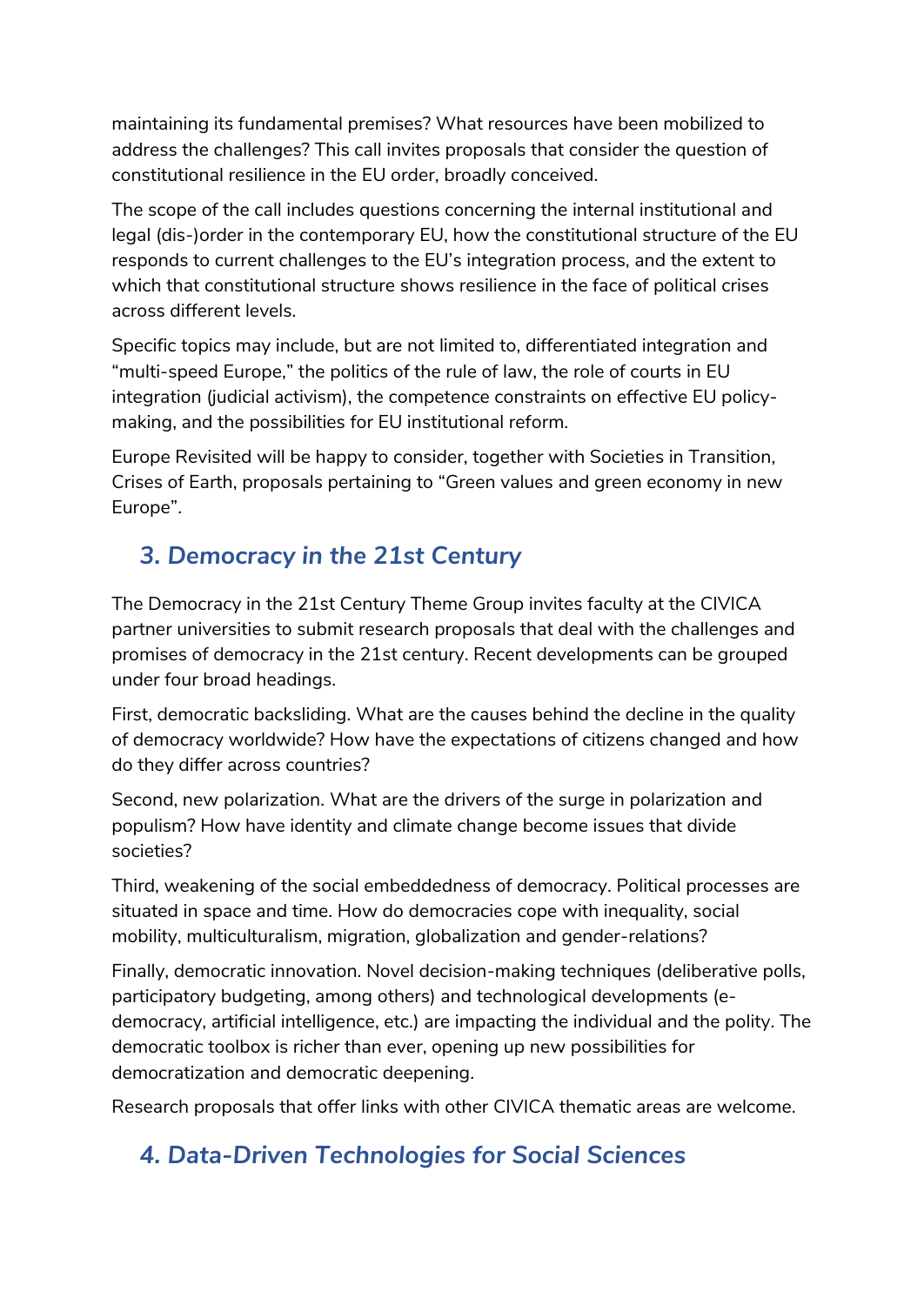Our lives are increasingly influenced by digital technologies. For example, new communication tools have dramatically changed our availability, working and learning habits, forming and maintaining social ties and have got history forming factors. With many of our activities we produce a huge amount of data, which can be used for good and bad. Data analysis can support governance, commerce and research but, at the same time, data usage can also be a serious threat to people. How can we prepare to the new era, when humans and algorithm-governed entities form an ecosystem? What are the societal changes due to the transition? How can the new technologies be used for the social good?

To address these and related questions, the Data Driven Technologies for Social Sciences proposes the following topic for the research call:

#### **Artificial Intelligence and the Society**

The topic has been selected with respect to the following viewpoints.

- 1. Generality. We wanted to formulate the call such that all CIVICA partners feel encouraged to submit proposals.
- 2. Interpretation of AI. In the call Artificial Intelligence includes but is definitely not restricted to machine learning. Proposals about a diversity of social aspects of digital technology are welcome.
- 3. Social good. The research within this topical category should put special emphasis on exploring how digital technology can be used to make the world a better place from social point of view.
- 4. Links to other themes. The selected topic has obvious touching points with the other three themes (Democracy in the 21st Century, Societies in Transition–Crises of Earth, Europe Revisited).

Given the complexity of the scientific questions we encourage building of interdisciplinary teams from different CIVICA partners.